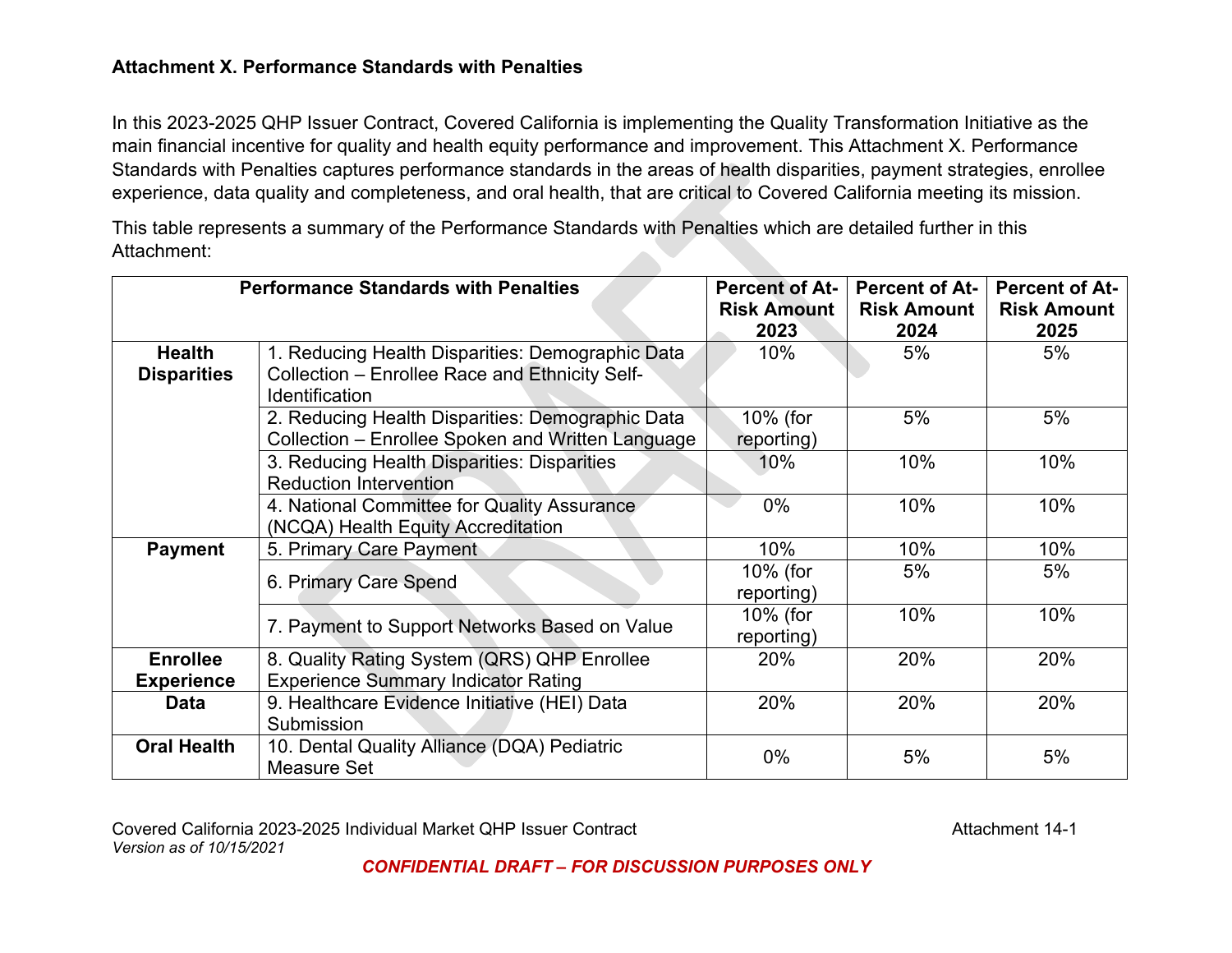# **Attachment X. Performance Standards with Penalties**

During the term of this Agreement, Contractor shall meet or exceed the Performance Standards identified in this Attachment. Contractor shall be responsible for payment of penalties for Contractor's failure to meet the Performance Standards in accordance with the terms set forth in Section 6.1 of the Agreement and this Attachment. Contractor shall submit the data required by the Performance Standards by the date specified by Covered California. Some of the data required applies to a window of time. Some of the data represents a point in time. This measurement timing is described in more detail in the sections within this Attachment.

Contractor shall monitor and track its performance each month against the Performance Standards and provide Covered California with a detailed Monthly Performance Report in a mutually-agreeable format. Contractor must report on Covered California business only and report Contractor's Enrollees in Covered California for the Individual Exchange separate from Contractor's Enrollees in Covered California for Small Business. Except as otherwise specified below in the Performance Standards Table, the reporting period for each Performance Standard shall be one calendar month. All references to days shall be calendar days and references to time of day shall be to Pacific Standard Time.

If Contractor fails to meet any Performance Standard in any calendar month (whether or not the failure is excused), Covered California may request and Contractor shall (a) investigate and report on the root cause of the problem; (b) develop a corrective action plan (where applicable); (c) to the extent within Contractor's control, remedy the cause of the performance failure and resume meeting the affected Performance Standards; (d) implement and notify Covered California of measures taken by Contractor to prevent recurrences, if the performance failure is otherwise likely to recur; and (e) make written recommendations to Covered California for improvements in Contractor's procedures.

The total amount at risk for Contractor's failure to meet the Performance Standards is equal to 0.2% of the total Gross Premium for the applicable Plan Year (At-Risk Amount). Penalties will be determined on an annual basis at the end of each calendar year, based on Contractor's final year-end data for each Performance Standard. Where applicable, performance is assessed for each product (HMO, PPO, EPO) the Contractor offers. Penalties are weighted by enrollment in the product for Contractor's with multiple products. Covered California has specified below when the At-Risk Amount or the performance requirements differ by product.

Covered California will provide the Contractor an Initial Contractor Performance Standard Evaluation Report, covering preliminary year end data available, which Covered California will send to Contractor for review no later than February 28th of the following calendar year.

Covered California 2023-2025 Individual Market QHP Issuer Contract Contract Covered California 2023-2025 Individual Market QHP Issuer Contract *Version as of 10/15/2021*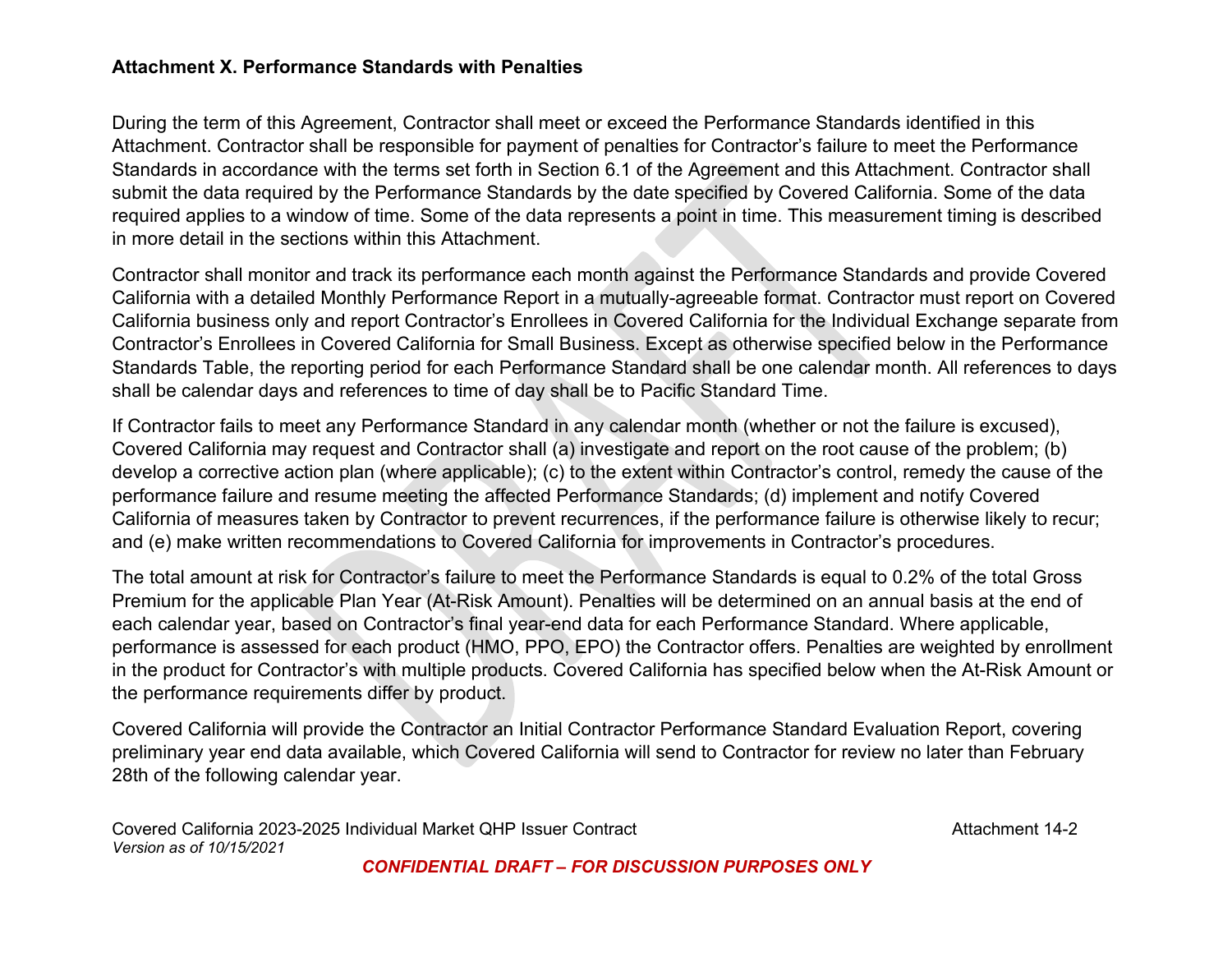# **Attachment X. Performance Standards with Penalties**

When the results of the Performance Standards are calculated, Covered California will provide Contractor with a Final Contractor Performance Standard Evaluation Report, along with an invoice, within 60 calendar days of receipt of the Performance Standards data requirements. Contractor shall remit payment to Covered California within 30 calendar days of receiving the Final Contractor Performance Measurement Evaluation Report and invoice.

If Contractor does not agree with either the Initial or Final Performance Standard Evaluation Report, Contractor may dispute the Report in writing within thirty (30) calendar days of receipt of that Report. The written notification of dispute shall provide a detailed explanation of the basis for the dispute. Covered California shall review and provide a written response to Contractor's dispute within thirty (30) calendar days of receipt of Contractor's notification of dispute. If the Contractor still disputes the findings of Covered California, Contractor may pursue additional remedies in accordance with Section 12.1 of the Agreement.

Contractor shall not be responsible for any failure to meet a Performance Standard if and to the extent that the failure is excused pursuant to Section 12.7 of the Agreement (Force Majeure), or the parties agree that the lack of compliance is due to Covered California's failure to properly or timely perform (or cause to be properly or timely performed) any responsibility, duty, or other obligation under this Agreement, provided that Contractor timely notifies Covered California of the problem and uses commercially reasonable efforts to perform and meet the Performance Standards notwithstanding Covered California's failure to perform or delay in performing.

If Contractor wishes to avail itself of one of these exceptions, Contractor must notify Covered California in its response to the performance report identifying the failure to meet such Performance Standard. This response must include: (a) the identity of the Performance Standard that is subject to the exception, and (b) the circumstances that gave rise to the exception in sufficient detail to permit Covered California to evaluate whether Contractor's claim of exception is valid. Notwithstanding anything to the contrary herein, in no event shall any failure to meet a Customer Satisfaction Performance Standard fall within an exception.

The Parties may adjust, suspend, or add Performance Standards from time to time, upon written agreement of the parties, without an amendment to this contract.

Covered California and Contractor shall work together to periodically review and adjust the specific measures consistent with any applicable Federal regulations.

Covered California 2023-2025 Individual Market QHP Issuer Contract Contract Covered California 2023-2025 Individual Market QHP Issuer Contract *Version as of 10/15/2021*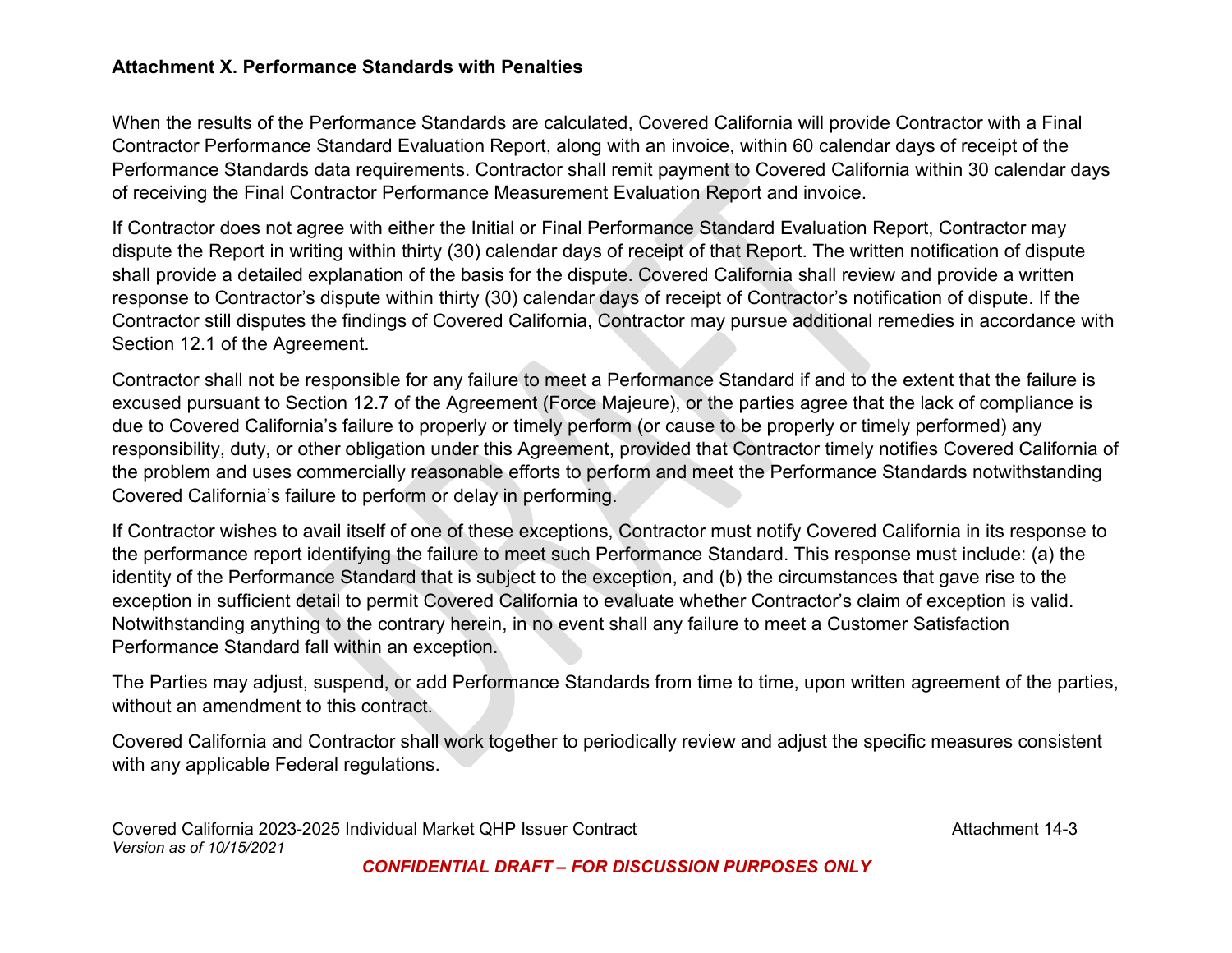| <b>Performance Standards with Penalties</b>                                                                                                                                                                                                                                                                                                                                                                |                                                                                                                       |                                                                                                                          |  |
|------------------------------------------------------------------------------------------------------------------------------------------------------------------------------------------------------------------------------------------------------------------------------------------------------------------------------------------------------------------------------------------------------------|-----------------------------------------------------------------------------------------------------------------------|--------------------------------------------------------------------------------------------------------------------------|--|
|                                                                                                                                                                                                                                                                                                                                                                                                            | Quality, Equity, And Delivery System Transformation Standards                                                         |                                                                                                                          |  |
| Definitions for Performance Standards: $1 - 7$                                                                                                                                                                                                                                                                                                                                                             |                                                                                                                       |                                                                                                                          |  |
|                                                                                                                                                                                                                                                                                                                                                                                                            | Measurement Year: The calendar year that activity being assessed is performed.                                        |                                                                                                                          |  |
|                                                                                                                                                                                                                                                                                                                                                                                                            | Reporting Year: The calendar year that performance data is reported to Covered California.                            |                                                                                                                          |  |
|                                                                                                                                                                                                                                                                                                                                                                                                            |                                                                                                                       | Assessment Year: The calendar year that performance data is evaluated, and Measurement Year performance level is         |  |
| determined.                                                                                                                                                                                                                                                                                                                                                                                                |                                                                                                                       |                                                                                                                          |  |
|                                                                                                                                                                                                                                                                                                                                                                                                            | <b>Performance Standard 1</b>                                                                                         |                                                                                                                          |  |
|                                                                                                                                                                                                                                                                                                                                                                                                            |                                                                                                                       | 1. Reducing Health Disparities: Demographic Data Collection - Enrollee Race and Ethnicity Self-Identification -          |  |
| Attachment 7, Article 1.01 and 1.02                                                                                                                                                                                                                                                                                                                                                                        |                                                                                                                       |                                                                                                                          |  |
|                                                                                                                                                                                                                                                                                                                                                                                                            | Contractor must meet the target of eighty percent (80%) Enrollee self-reported race and ethnicity data for Enrollees. |                                                                                                                          |  |
|                                                                                                                                                                                                                                                                                                                                                                                                            |                                                                                                                       | Contractor must demonstrate compliance by including valid race and ethnicity attributes for at least 80% of Enrollees in |  |
| its Healthcare Evidence Initiative (HEI) data submissions.                                                                                                                                                                                                                                                                                                                                                 |                                                                                                                       |                                                                                                                          |  |
| Please note the following specifications:<br>a. See list of acceptable standard values in separate methodology document.<br>b. "Other", "mixed", "multi-racial", etc. values do apply toward meeting the 80% race and ethnicity standard.<br>c. "Null", "blank", "missing", "unknown", "not reported", "decline to state", etc. values DO NOT apply toward meeting the<br>80% race and ethnicity standard. |                                                                                                                       |                                                                                                                          |  |
| <b>Measurement Year 2023</b>                                                                                                                                                                                                                                                                                                                                                                               | <b>Measurement Year 2024</b>                                                                                          | <b>Measurement Year 2025</b>                                                                                             |  |
| Contractor does not meet the 80%<br>standard for self-reported racial and<br>ethnic data for Enrollees: 10%<br>penalty                                                                                                                                                                                                                                                                                     | Contractor does not meet the 80%<br>target for self-reported racial and<br>ethnic data for Enrollees: 5% penalty      | Contractor does not meet the 80% target<br>for self-reported racial and ethnic data<br>for Enrollees: 5% penalty         |  |
|                                                                                                                                                                                                                                                                                                                                                                                                            | Contractor meets the 80% target for                                                                                   | Contractor meets the 80% target for self-                                                                                |  |
| Contractor meets the 80% standard                                                                                                                                                                                                                                                                                                                                                                          | self-reported racial and ethnic data for                                                                              | reported racial and ethnic data for                                                                                      |  |
| for self-reported racial and ethnic<br>data for Enrollees: no penalty                                                                                                                                                                                                                                                                                                                                      | Enrollees: no penalty                                                                                                 | Enrollees: no penalty                                                                                                    |  |
|                                                                                                                                                                                                                                                                                                                                                                                                            |                                                                                                                       |                                                                                                                          |  |

Covered California 2023-2025 Individual Market QHP Issuer Contract Contract Covered California 2023-2025 Individual Market QHP Issuer Contract *Version as of 10/15/2021*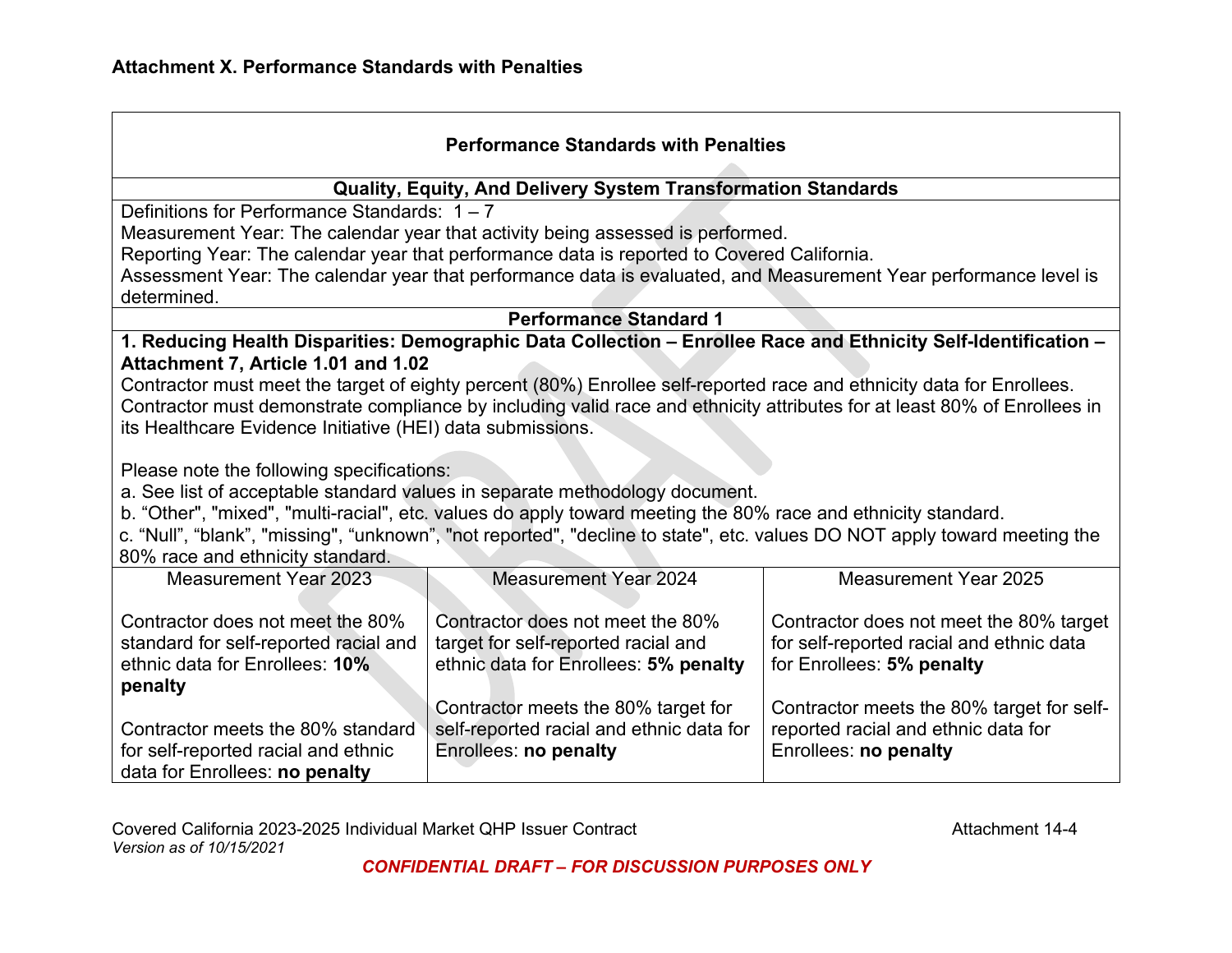| <b>Performance Standards with Penalties</b>                                                                                                                                                                                                                                                                                                                                                                           |                                                                                                                             |                                                                                                                                                |  |
|-----------------------------------------------------------------------------------------------------------------------------------------------------------------------------------------------------------------------------------------------------------------------------------------------------------------------------------------------------------------------------------------------------------------------|-----------------------------------------------------------------------------------------------------------------------------|------------------------------------------------------------------------------------------------------------------------------------------------|--|
|                                                                                                                                                                                                                                                                                                                                                                                                                       | <b>Quality, Equity, And Delivery System Transformation Standards</b>                                                        |                                                                                                                                                |  |
|                                                                                                                                                                                                                                                                                                                                                                                                                       | <b>Performance Standard 2</b>                                                                                               |                                                                                                                                                |  |
| Attachment 7, Article 1.01 and 1.02                                                                                                                                                                                                                                                                                                                                                                                   | 2. Reducing Health Disparities: Demographic Data Collection - Enrollee Spoken and Written Language -                        |                                                                                                                                                |  |
| Contractor must include valid spoken and written language attributes for Enrollees in its HEI submissions for 2023 and<br>must meet the negotiated annual standard for self-reported spoken and written language in 2024 and 2025. Contractor<br>must demonstrate compliance by including valid spoken and written language attributes for Enrollees in its Healthcare<br>Evidence Initiative (HEI) data submissions. |                                                                                                                             |                                                                                                                                                |  |
| <b>Measurement Year 2023</b>                                                                                                                                                                                                                                                                                                                                                                                          | <b>Measurement Year 2024</b>                                                                                                | <b>Measurement Year 2025</b>                                                                                                                   |  |
| Contractor does not include valid<br>spoken and written language<br>attributes for Enrollees in its HEI<br>submissions: 10% penalty                                                                                                                                                                                                                                                                                   | Contractor does not meet the<br>intermediate standard for self-reported<br>spoken language for Enrollees: 2.5%<br>penalty   | Contractor does not meet the<br>intermediate standard for self-reported<br>spoken language for Enrollees: 2.5%<br>penalty                      |  |
| Contractor includes valid spoken and<br>written language attributes for<br>Enrollees in its HEI submissions: no<br>penalty                                                                                                                                                                                                                                                                                            | Contractor does not meet the<br>intermediate standard for self-reported<br>written language for Enrollees: 2.5%<br>penalty  | Contractor does not meet the<br>intermediate standard for self-reported<br>written language for Enrollees: 2.5%<br>penalty                     |  |
|                                                                                                                                                                                                                                                                                                                                                                                                                       | Contractor meets the intermediate<br>standard for self-reported spoken and<br>written language for Enrollees: no<br>penalty | Contractor meets the intermediate<br>standard for self-reported spoken and<br>written language for Covered<br>California Enrollees: no penalty |  |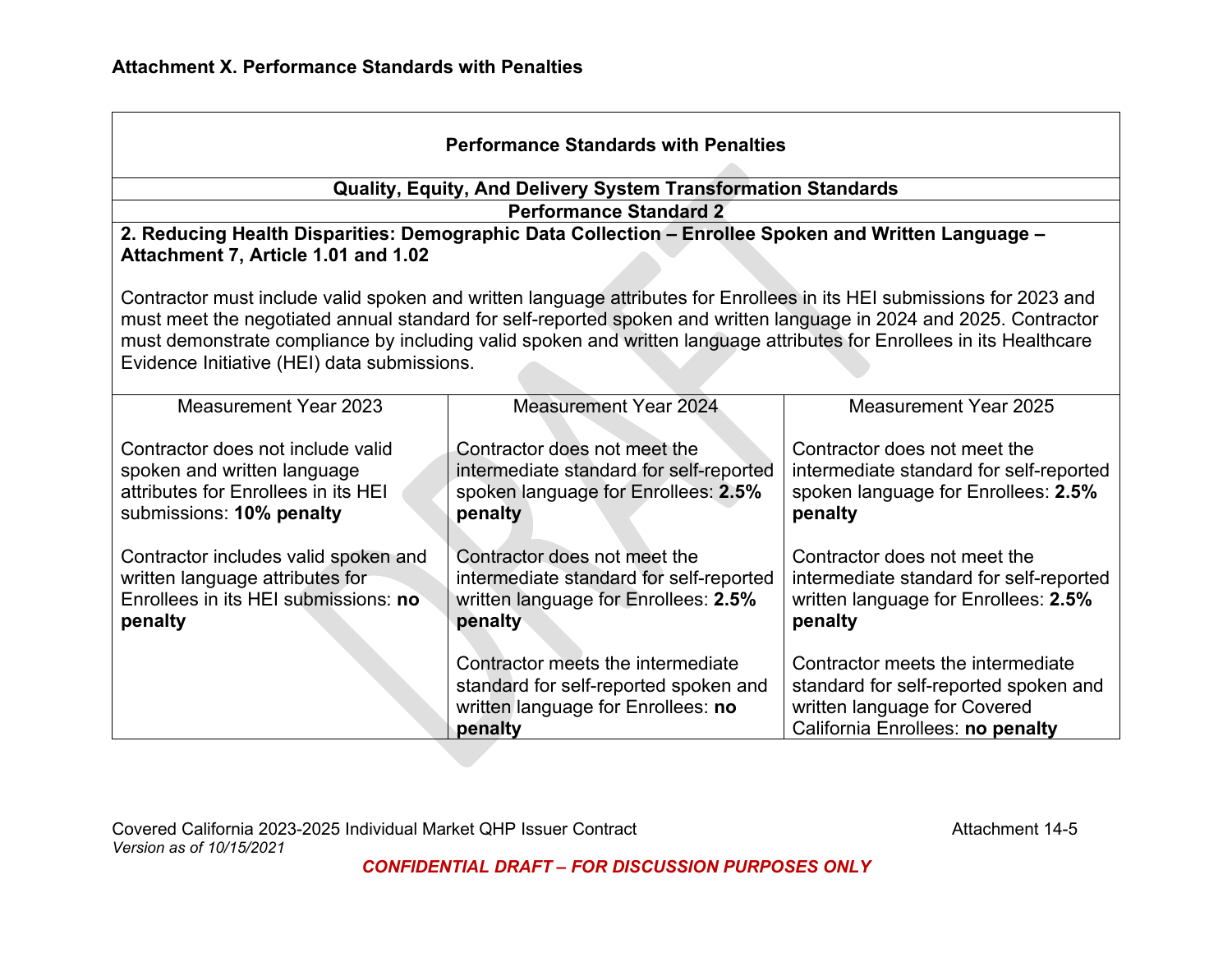| <b>Performance Standards with Penalties</b>                                                                                                                                                                                                                                                                                                                                                                                                                                                                                                                                            |                                                                                                                                                                                                                                                                                                        |                                                                                                                                                                                                                                                                                                        |  |
|----------------------------------------------------------------------------------------------------------------------------------------------------------------------------------------------------------------------------------------------------------------------------------------------------------------------------------------------------------------------------------------------------------------------------------------------------------------------------------------------------------------------------------------------------------------------------------------|--------------------------------------------------------------------------------------------------------------------------------------------------------------------------------------------------------------------------------------------------------------------------------------------------------|--------------------------------------------------------------------------------------------------------------------------------------------------------------------------------------------------------------------------------------------------------------------------------------------------------|--|
|                                                                                                                                                                                                                                                                                                                                                                                                                                                                                                                                                                                        | <b>Quality, Equity, And Delivery System Transformation Standards</b>                                                                                                                                                                                                                                   |                                                                                                                                                                                                                                                                                                        |  |
|                                                                                                                                                                                                                                                                                                                                                                                                                                                                                                                                                                                        | <b>Performance Standard 3</b>                                                                                                                                                                                                                                                                          |                                                                                                                                                                                                                                                                                                        |  |
|                                                                                                                                                                                                                                                                                                                                                                                                                                                                                                                                                                                        | 3. Reducing Health Disparities: Disparities Reduction Intervention - Attachment 7, Article 1.03                                                                                                                                                                                                        |                                                                                                                                                                                                                                                                                                        |  |
| Pursuant to Article 1.03 of Attachment 7, Contractor must demonstrate meaningful improvement for its selected<br>disparity measure for the intervention population based on the mutually agreed upon intervention proposal and target<br>improvement rate and by year-end 2025 demonstrate reduced disparity between intervention population and reference<br>population. Contractor must report progress, including analysis of outcomes and potential to scale or replicate<br>intervention, by submitting to Covered California-approved disparities intervention progress reports. |                                                                                                                                                                                                                                                                                                        |                                                                                                                                                                                                                                                                                                        |  |
| <b>Measurement Year 2023</b>                                                                                                                                                                                                                                                                                                                                                                                                                                                                                                                                                           | <b>Measurement Year 2024</b>                                                                                                                                                                                                                                                                           | <b>Measurement Year 2025</b>                                                                                                                                                                                                                                                                           |  |
| Contractor and submits required<br>progress reports, and Contractor<br>does not meet target improvement<br>rate in intervention population for<br>identified disparity measure: 10%<br>penalty<br>Contractor meets target improvement<br>rate in intervention population for<br>identified disparity measure and<br>submits required progress reports:<br>no penalty                                                                                                                                                                                                                   | Contractor submits required progress<br>reports and Contractor does not meet<br>disparity reduction target for identified<br>disparity measure: 10% penalty<br>Contractor meets disparity reduction<br>target for identified disparity measure<br>and submits required progress<br>reports: no penalty | Contractor submits required progress<br>reports and Contractor does not meet<br>disparity reduction target for identified<br>disparity measure: 10% penalty<br>Contractor meets disparity reduction<br>target for identified disparity measure<br>and submits required progress reports:<br>no penalty |  |

Covered California 2023-2025 Individual Market QHP Issuer Contract **Accord Accord Accord Attachment 14-6** *Version as of 10/15/2021*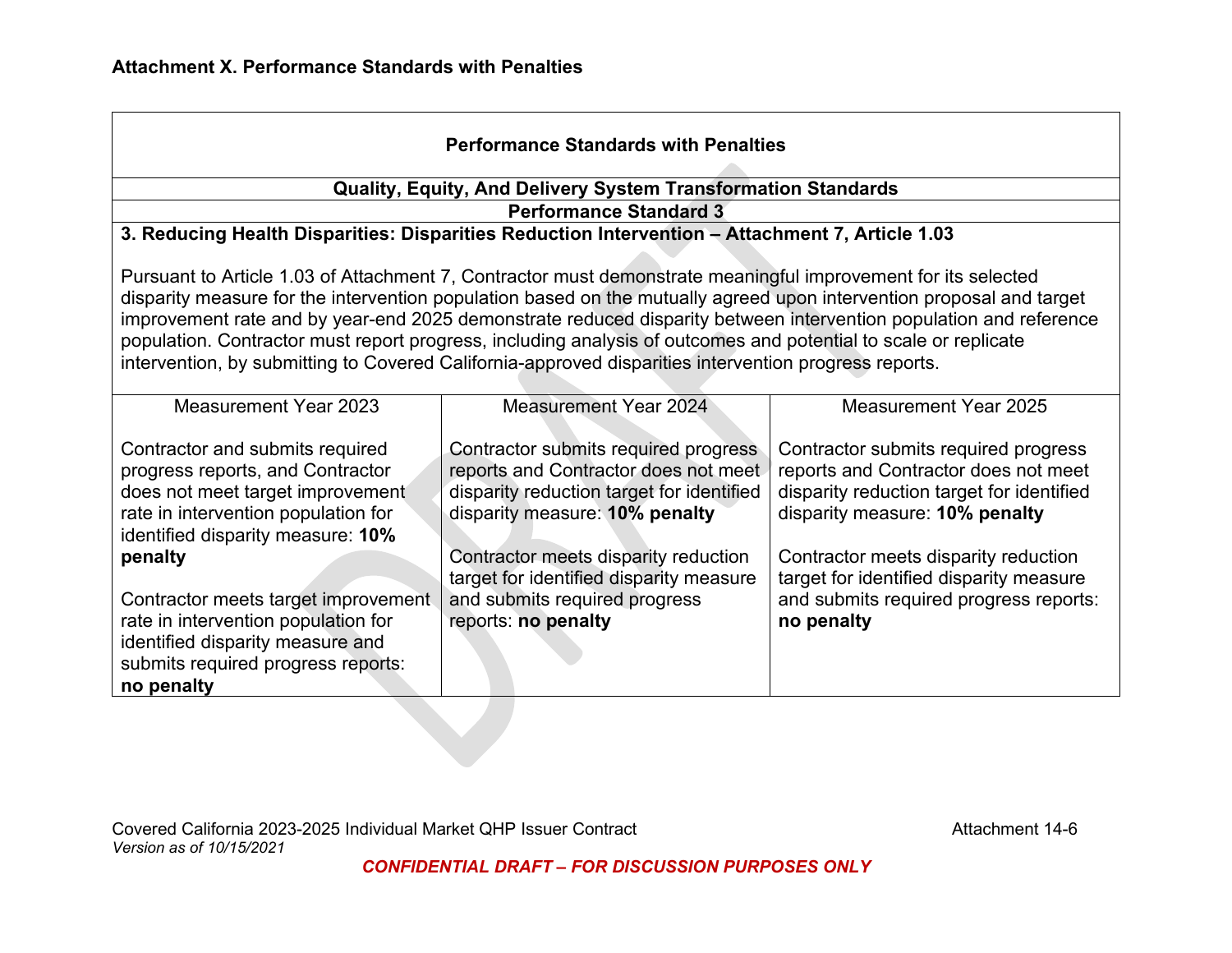| <b>Performance Standards with Penalties</b>                                                                                                |                                                                                                                                                                         |                                                                                                                                                             |  |
|--------------------------------------------------------------------------------------------------------------------------------------------|-------------------------------------------------------------------------------------------------------------------------------------------------------------------------|-------------------------------------------------------------------------------------------------------------------------------------------------------------|--|
|                                                                                                                                            | <b>Quality, Equity, And Delivery System Transformation Standards</b>                                                                                                    |                                                                                                                                                             |  |
|                                                                                                                                            | <b>Performance Standard 4</b>                                                                                                                                           |                                                                                                                                                             |  |
|                                                                                                                                            | 4. National Committee for Quality Assurance (NCQA) Health Equity Accreditation                                                                                          |                                                                                                                                                             |  |
| Contractor must achieve and maintain NCQA Multicultural Health Care Distinction (MHCD) or Health Equity<br>Accreditation by year-end 2023. |                                                                                                                                                                         |                                                                                                                                                             |  |
| <b>Measurement Year 2023</b>                                                                                                               | <b>Measurement Year 2024</b>                                                                                                                                            | Measurement Year 2025                                                                                                                                       |  |
| No assessment.                                                                                                                             | Contractor fails to achieve or maintain<br>NCQA Health Equity Accreditation by<br>January 1, 2024 or fails to maintain<br>accreditation throughout 2024: 10%<br>penalty | Contractor fails to achieve NCQA<br>Health Equity Accreditation by<br>January 1, 2025 or fails to maintain<br>accreditation throughout 2025: 10%<br>penalty |  |
|                                                                                                                                            | Contractor achieves NCQA Health<br><b>Equity Accreditation and maintains</b><br>accreditation throughout 2024: no<br>penalty                                            | Contractor achieves NCQA Health<br><b>Equity Accreditation and maintains</b><br>accreditation throughout 2025: no<br>penalty                                |  |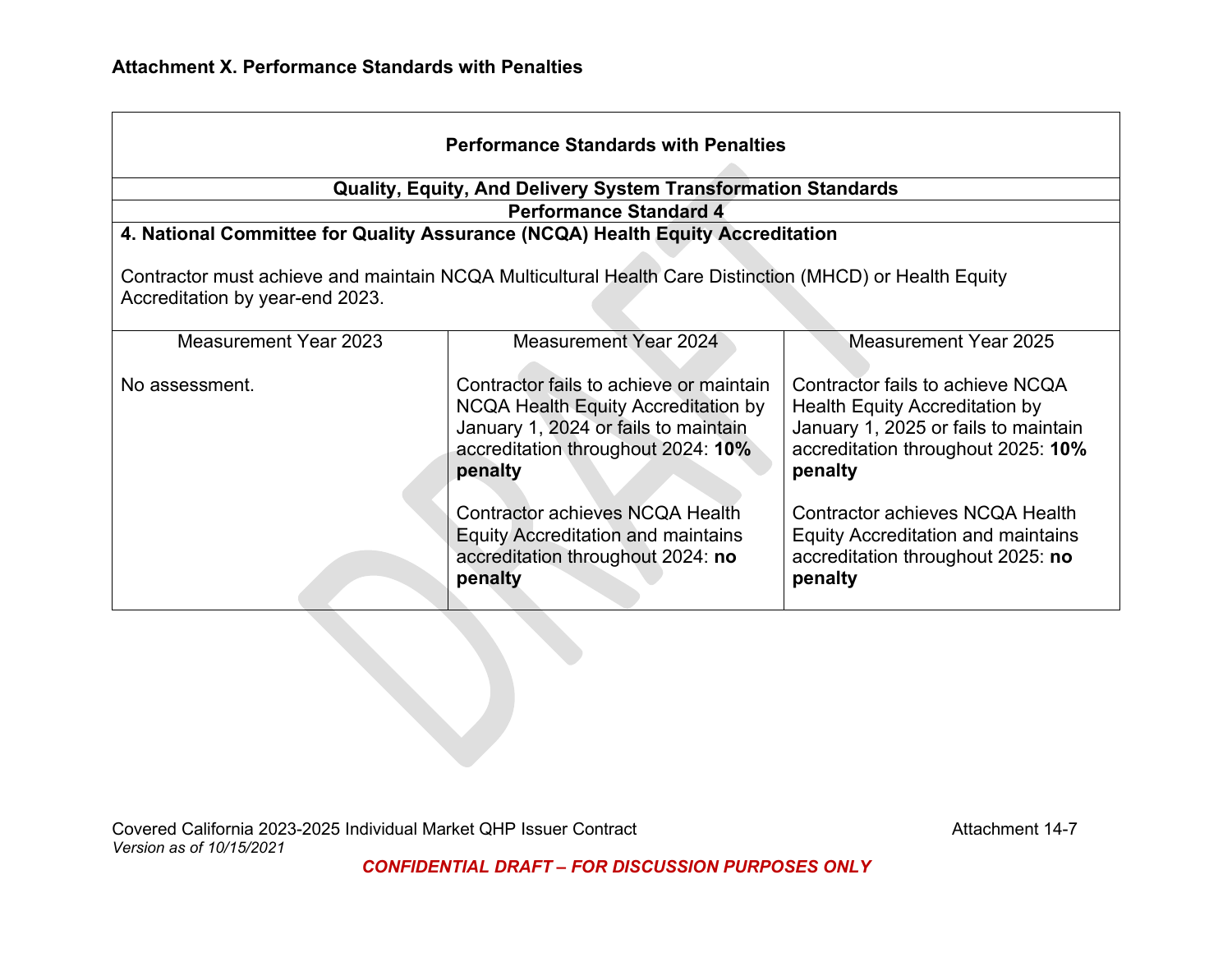| <b>Performance Standards with Penalties</b>                                                                                                                                                                                                                                                                                                                                                                                                                                                                                                                                    |                                                                                                                                                                  |                                                                                                                                                                  |  |
|--------------------------------------------------------------------------------------------------------------------------------------------------------------------------------------------------------------------------------------------------------------------------------------------------------------------------------------------------------------------------------------------------------------------------------------------------------------------------------------------------------------------------------------------------------------------------------|------------------------------------------------------------------------------------------------------------------------------------------------------------------|------------------------------------------------------------------------------------------------------------------------------------------------------------------|--|
|                                                                                                                                                                                                                                                                                                                                                                                                                                                                                                                                                                                | Quality, Equity, And Delivery System Transformation Standards                                                                                                    |                                                                                                                                                                  |  |
|                                                                                                                                                                                                                                                                                                                                                                                                                                                                                                                                                                                | <b>Performance Standard 5</b>                                                                                                                                    |                                                                                                                                                                  |  |
| 5. Primary Care Payment - Attachment 7, Article 4.01.3                                                                                                                                                                                                                                                                                                                                                                                                                                                                                                                         |                                                                                                                                                                  |                                                                                                                                                                  |  |
| Contractor must progressively expand and meet a minimum threshold for the number and percent of primary care<br>clinicians paid through the Health Care Payment Learning and Action Network Alternative Payment Model (HCP LAN<br>APM) categories of population-based payment (Category 4) or alternative payment models built on fee for service<br>structure such as shared savings (Category 3) for each measurement year. Contractor's payment models must provide<br>the revenue necessary for primary care clinicians to adopt accessible, data-driven, team-based care. |                                                                                                                                                                  |                                                                                                                                                                  |  |
| <b>Measurement Year 2023</b>                                                                                                                                                                                                                                                                                                                                                                                                                                                                                                                                                   | <b>Measurement Year 2024</b>                                                                                                                                     | <b>Measurement Year 2025</b>                                                                                                                                     |  |
| Contractor demonstrates that less<br>than 40% of primary care clinicians<br>are contracted under HCP LAN APM<br>Category 3 or Category 4: 10%<br>penalty                                                                                                                                                                                                                                                                                                                                                                                                                       | Contractor demonstrates that less<br>than 45% of primary care clinicians<br>are contracted under HCP LAN APM<br>Category 3 or Category 4: 10%<br>penalty         | Contractor demonstrates that that less<br>than 50% of primary care clinicians<br>are contracted under HCP LAN APM<br>Category 3 or Category 4: 10%<br>penalty    |  |
| Contractor demonstrates that 40% to<br>less than 50% of primary care<br>clinicians are contracted under HCP<br>LAN APM Category 3 or Category 4:<br>7.5% penalty                                                                                                                                                                                                                                                                                                                                                                                                               | Contractor demonstrates that 45% to<br>less than 55% of primary care<br>clinicians are contracted under HCP<br>LAN APM Category 3 or Category 4:<br>7.5% penalty | Contractor demonstrates that 50% to<br>less than 60% of primary care<br>clinicians are contracted under HCP<br>LAN APM Category 3 or Category 4:<br>7.5% penalty |  |
| Contractor demonstrates that 50% to<br>less than 60% of primary care<br>clinicians are contracted under HCP<br>LAN APM Category 3 or Category 4:<br>5% penalty                                                                                                                                                                                                                                                                                                                                                                                                                 | Contractor demonstrates that 55% to<br>less than 65% of primary care<br>clinicians are contracted under HCP<br>LAN APM Category 3 or Category 4:<br>5% penalty   | Contractor demonstrates that 60% to<br>less than 70% of primary care<br>clinicians are contracted under HCP<br>LAN APM Category 3 or Category 4:<br>5% penalty   |  |

Covered California 2023-2025 Individual Market QHP Issuer Contract Contract Covered California 2023-2025 Individual Market QHP Issuer Contract *Version as of 10/15/2021*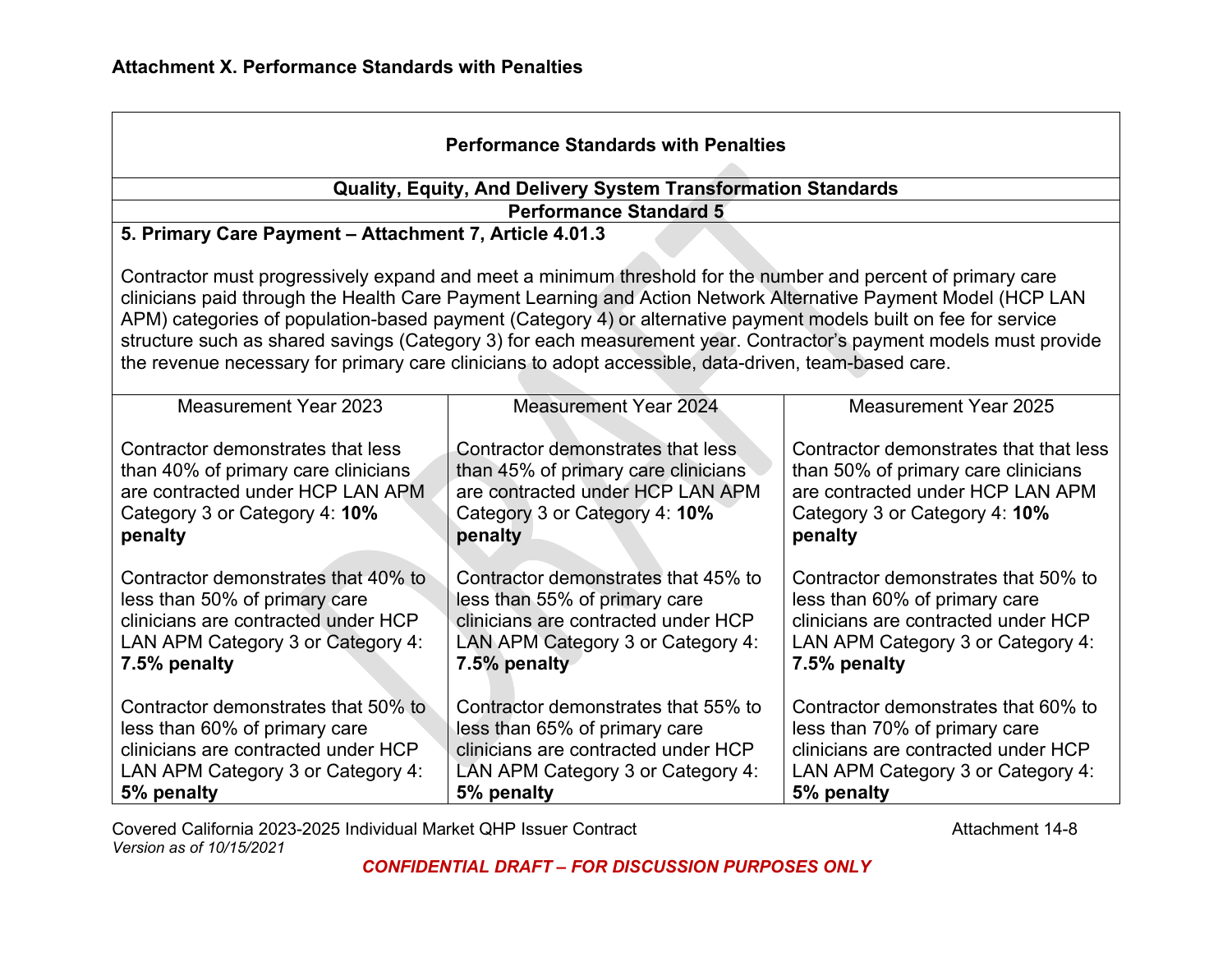$\top$ 

| Contractor demonstrates that 60% or  | Contractor demonstrates that 65% or  | Contractor demonstrates that 70% or  |
|--------------------------------------|--------------------------------------|--------------------------------------|
| more primary care clinicians are     | more primary care clinicians are     | more of primary care clinicians are  |
| contracted under HCP LAN APM         | contracted under HCP LAN APM         | contracted under HCP LAN APM         |
| Category 3 or Category 4: no penalty | Category 3 or Category 4: no penalty | Category 3 or Category 4: no penalty |

 $\top$ 

Covered California 2023-2025 Individual Market QHP Issuer Contract Contract Covered California 2023-2025 Individual Market QHP Issuer Contract *Version as of 10/15/2021*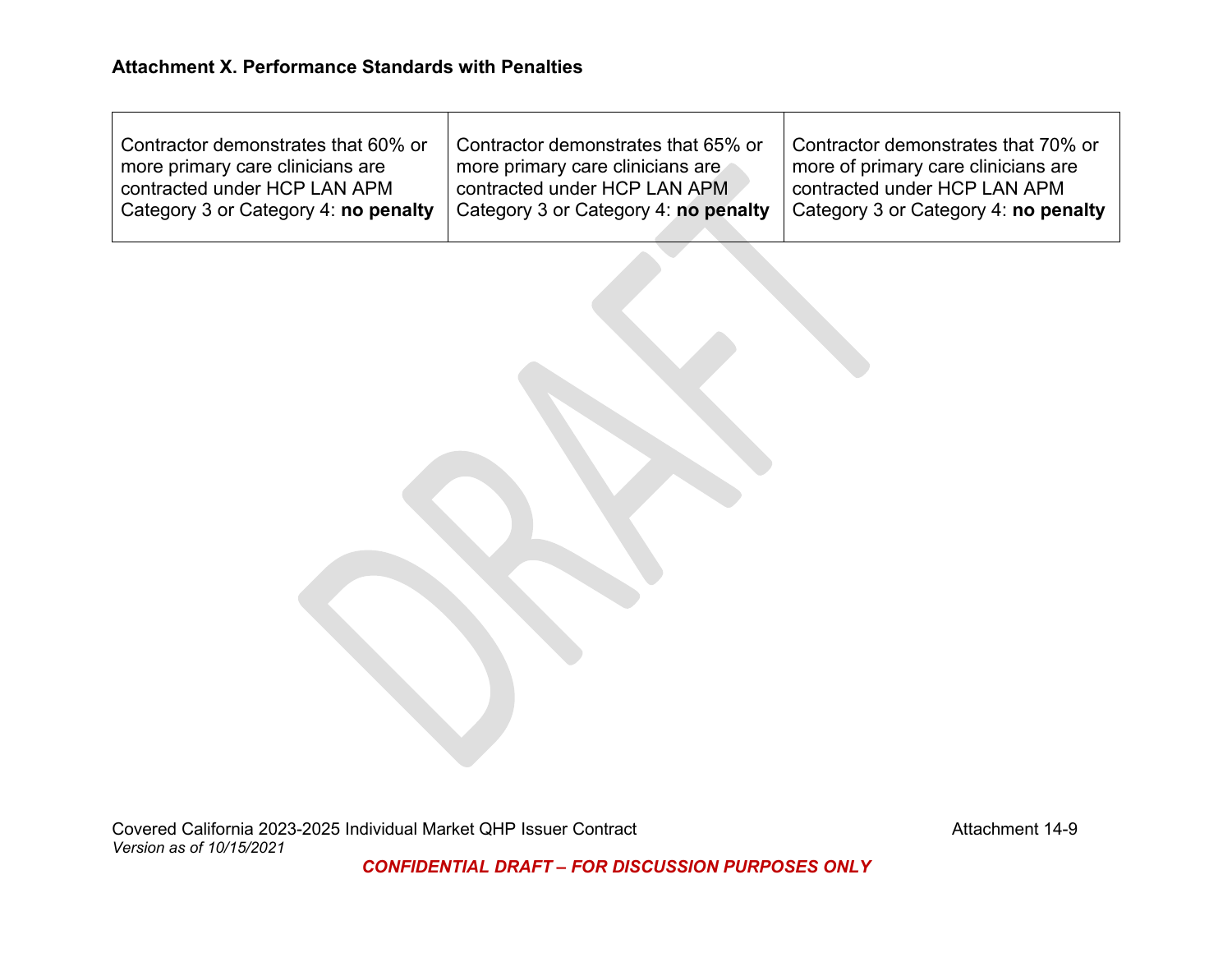| <b>Performance Standards with Penalties</b>                                                                                                                                                                                                                                                                                                                                             |                                                                                                |                                           |  |
|-----------------------------------------------------------------------------------------------------------------------------------------------------------------------------------------------------------------------------------------------------------------------------------------------------------------------------------------------------------------------------------------|------------------------------------------------------------------------------------------------|-------------------------------------------|--|
|                                                                                                                                                                                                                                                                                                                                                                                         | Quality, Equity, And Delivery System Transformation Standards<br><b>Performance Standard 6</b> |                                           |  |
| 6. Primary Care Spend - Attachment 7, Article 4.01.3                                                                                                                                                                                                                                                                                                                                    |                                                                                                |                                           |  |
| Contractor must report on total primary care spend, as defined by the Integrated Healthcare Association (IHA), and the<br>percent of spend within each Health Care Payment Learning and Action Network Alternative Payment Model (HCP<br>LAN APM) category. Contractor must report the percent of spend within each HCP LAN APM category compared to its<br>overall primary care spend. |                                                                                                |                                           |  |
| <b>Measurement Year 2023</b>                                                                                                                                                                                                                                                                                                                                                            | <b>Measurement Year 2024</b>                                                                   | <b>Measurement Year 2025</b>              |  |
| Contractor does not report on its total<br>primary care spend and the percent of<br>spend within each HCP LAN APM<br>category: 10% penalty                                                                                                                                                                                                                                              | Performance standards to be<br>developed.                                                      | Performance standards to be<br>developed. |  |
| Contractor reports on its total primary<br>care spend and the percent of spend<br>within each HCP LAN APM category:<br>no penalty                                                                                                                                                                                                                                                       |                                                                                                |                                           |  |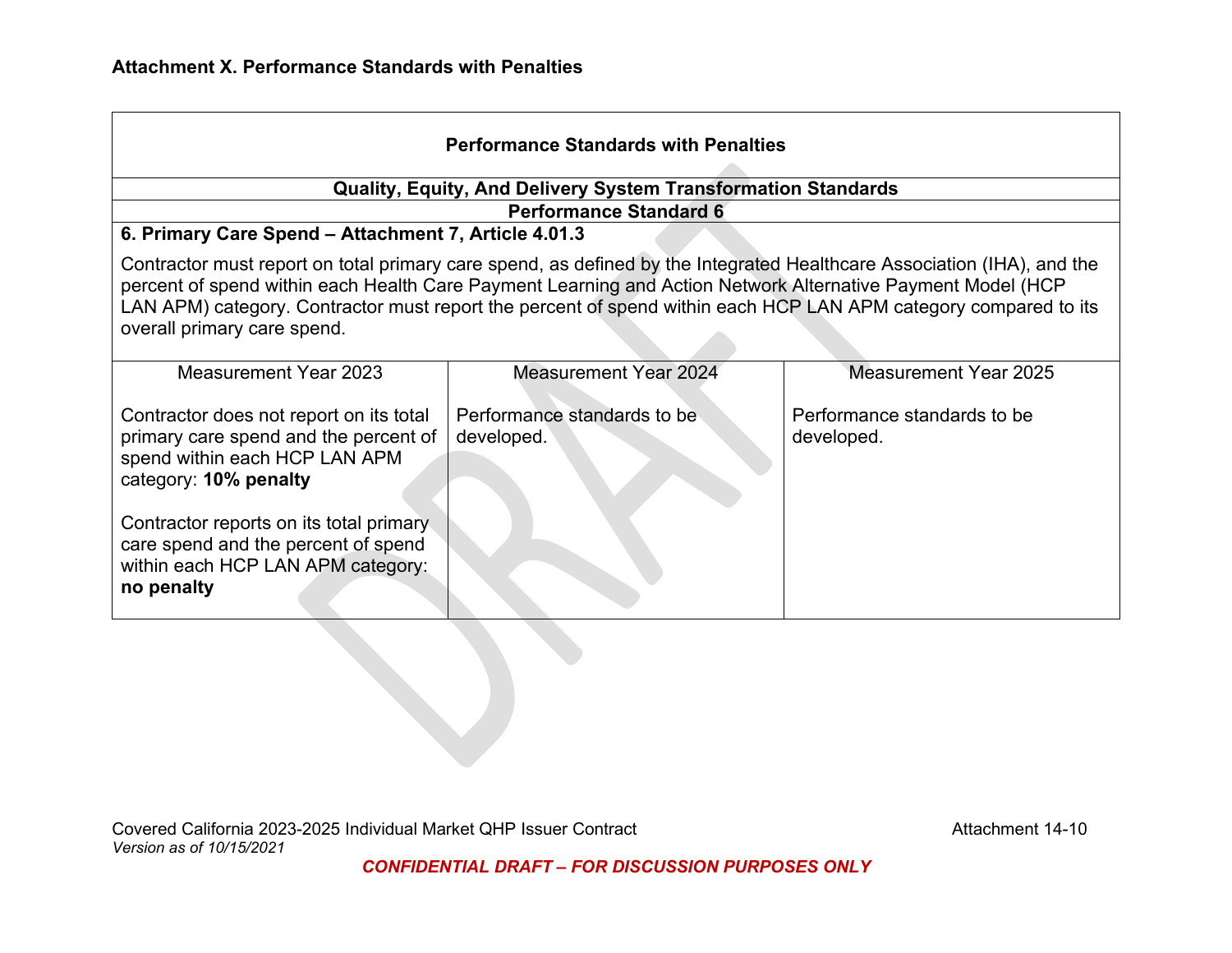| <b>Performance Standards with Penalties</b>                                                                                                                                                                                                                                                                                                                                                                                                                                                                                                                                  |                                                                                                               |                                           |  |
|------------------------------------------------------------------------------------------------------------------------------------------------------------------------------------------------------------------------------------------------------------------------------------------------------------------------------------------------------------------------------------------------------------------------------------------------------------------------------------------------------------------------------------------------------------------------------|---------------------------------------------------------------------------------------------------------------|-------------------------------------------|--|
|                                                                                                                                                                                                                                                                                                                                                                                                                                                                                                                                                                              | <b>Quality, Equity, And Delivery System Transformation Standards</b>                                          |                                           |  |
|                                                                                                                                                                                                                                                                                                                                                                                                                                                                                                                                                                              | <b>Performance Standard 7</b><br>7. Payment to Support Networks Based on Value - Attachment 7, Article 4.03.2 |                                           |  |
| Contractor must report on its network payment models using the Health Care Payment Learning and Action Network<br>Alternative Payment Model (HCP LAN APM) categories of fee for service with no link to quality and value (Category 1),<br>fee for service with a link to quality and value (Category 2), alternative payment models built on a fee for service<br>structure such as shared savings (Category 3), and population-based payment (Category 4). Contractor must report<br>the percent of spend within each HCP LAN APM category compared to its overall budget. |                                                                                                               |                                           |  |
| <b>Measurement Year 2023</b>                                                                                                                                                                                                                                                                                                                                                                                                                                                                                                                                                 | <b>Measurement Year 2024</b>                                                                                  | <b>Measurement Year 2025</b>              |  |
| Contractor does not report on its total<br>network spend and the percent of<br>spend within each HCP LAN APM<br>category: 10% penalty<br>Contractor reports on its total network<br>spend and the percent of spend within<br>each HCP LAN APM category: no<br>penalty                                                                                                                                                                                                                                                                                                        | Performance standards to be<br>developed.                                                                     | Performance standards to be<br>developed. |  |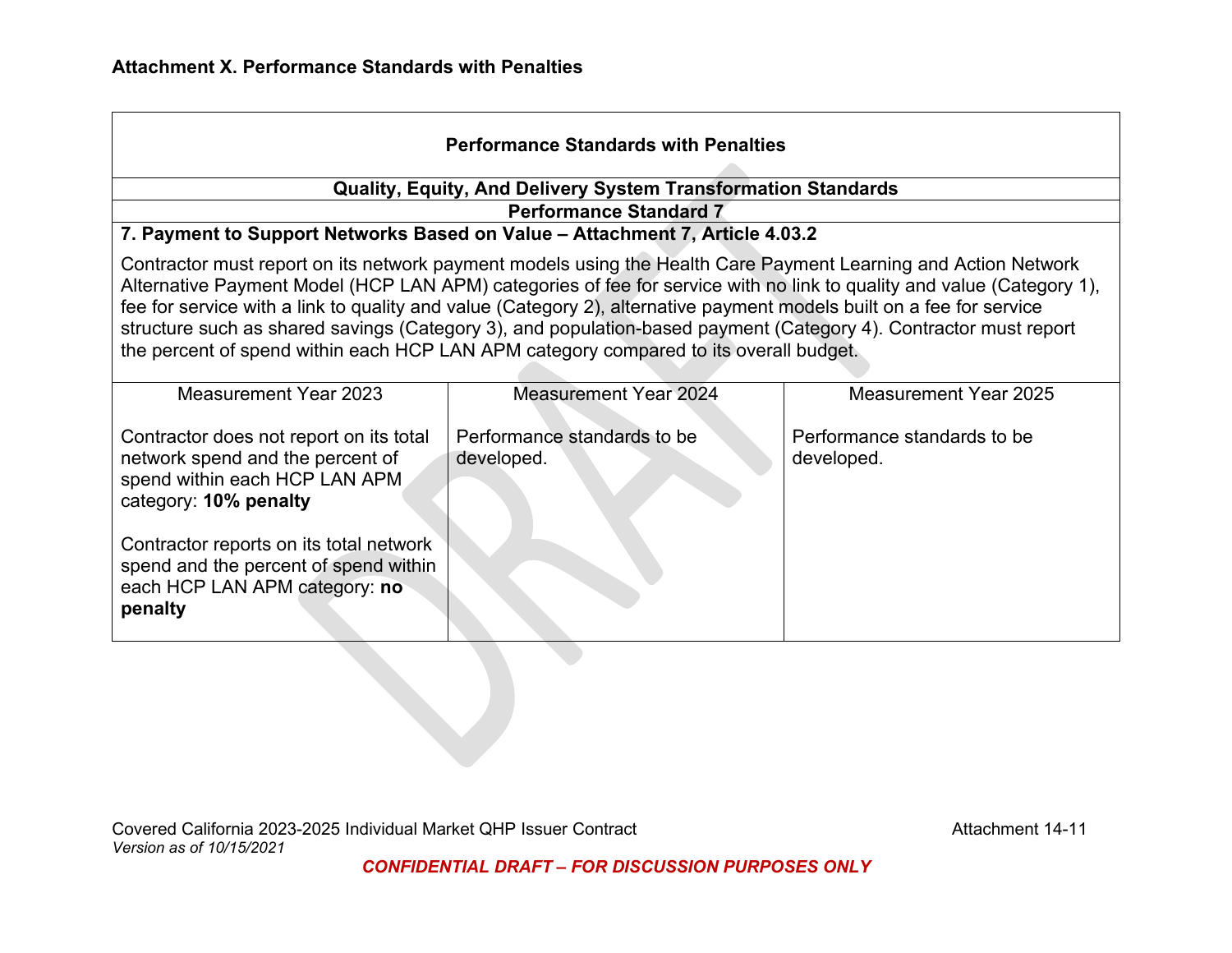# **Performance Standards with Penalties**

#### **Quality, Equity, And Delivery System Transformation Standards Performance Standard 8**

#### **8. Quality Rating System (QRS) QHP Enrollee Experience Summary Indicator Rating**

QHP Issuers are required by CMS annually to collect and submit third-party validated Quality Rating System (QRS) measure data, for the previous measurement year that will be used by CMS to calculate QHP scores and ratings. These measures will be determined by CMS. Covered California will publicly report the QRS scores and ratings that are produced by CMS and reserves the right to produce additional QRS scores from the CMS data for public release. QRS scores are based on surveys of both individual market and Covered California for Small Business Enrollees for those products offered in both marketplaces. Performance penalties will be calculated using the PMPM for individual market only.

Contractor will still be subject to an assessment of penalty or no penalty for each measurement year if Covered California issues a rating score and CMS does not issue a rating score (as was done for Measurement Year 2019 (Plan Year 2021 QRS). However, if neither Covered California or CMS issues a rating score, then Contractor will not be subject to an assessment of penalty or no penalty.

Measurement Years 2023, 2024, 2025

The QHP Enrollee Experience Summary Indicator Rating (Members Care Experience) score will be based on the QRS performance benchmarks supplied by CMS or adjusted, as appropriate, by Covered California.

1-2 Stars: **20% performance penalty.** 

3-5 Stars: **no penalty.**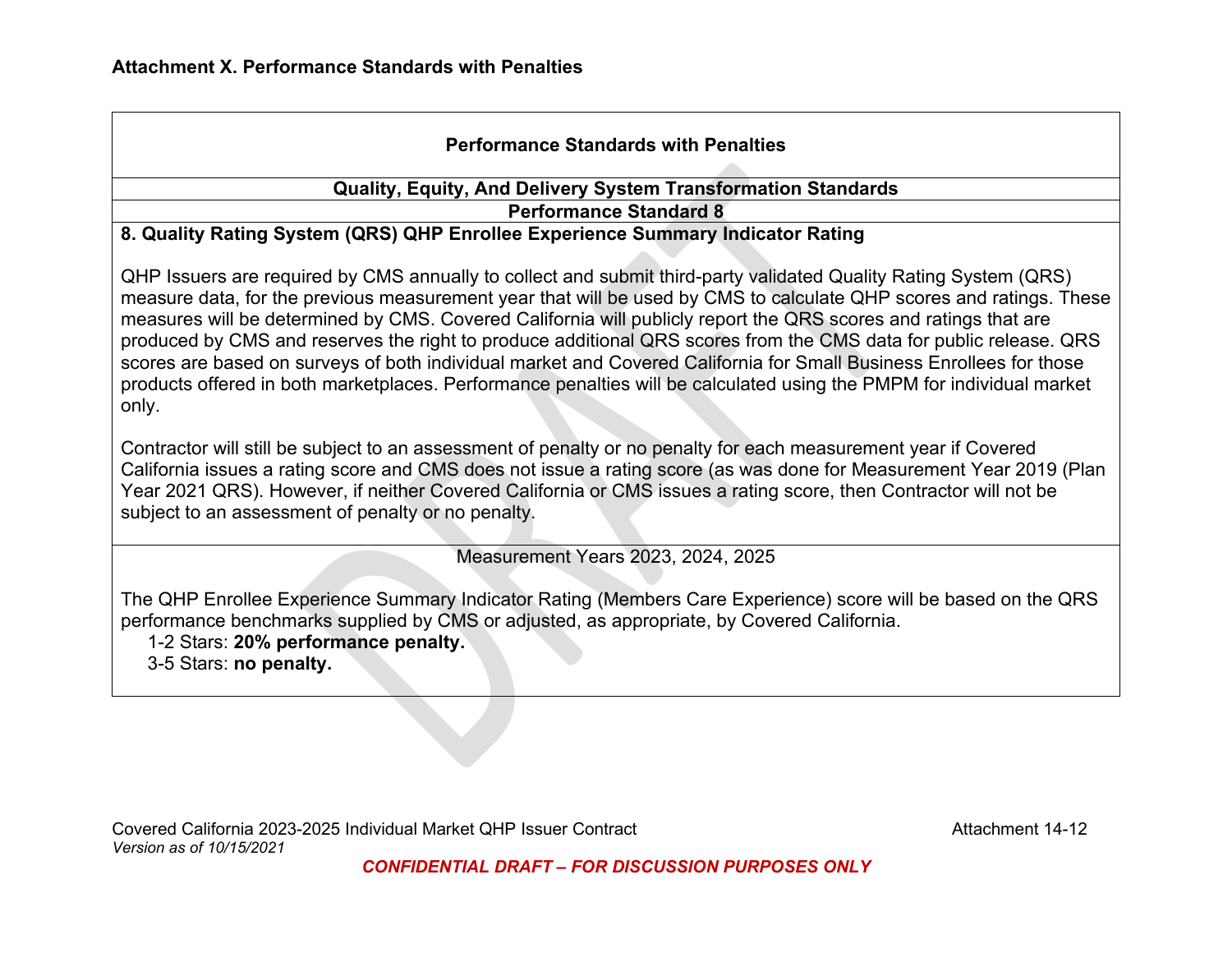| <b>Performance Standards with Penalties</b>                                                                                                                                                                                                                                                                                                                                                                                                                                                                                                                                                                                                                                                                                |                  |  |
|----------------------------------------------------------------------------------------------------------------------------------------------------------------------------------------------------------------------------------------------------------------------------------------------------------------------------------------------------------------------------------------------------------------------------------------------------------------------------------------------------------------------------------------------------------------------------------------------------------------------------------------------------------------------------------------------------------------------------|------------------|--|
| Healthcare Evidence Initiative (HEI) Data                                                                                                                                                                                                                                                                                                                                                                                                                                                                                                                                                                                                                                                                                  |                  |  |
| <b>Performance Standard 9</b>                                                                                                                                                                                                                                                                                                                                                                                                                                                                                                                                                                                                                                                                                              |                  |  |
| 9. HEI Data Submission specific to Attachment 7, Article 15.01 Data Submission<br>Full and regular submission of data according to the standards outlined in Attachment 7, Article 15.01. Contractor must<br>work with Covered California and the HEI vendor to ensure accuracy of data elements on an ongoing basis.                                                                                                                                                                                                                                                                                                                                                                                                      |                  |  |
| Definitions for Performance Standard 9<br>Incomplete: A file or part of a file is missing, or critical data elements are not provided.<br>Irregular: Unexpected file or data element formatting, or record volumes or data element counts or sums deviate<br>significantly from historical submission patterns for the data supplier.<br>Late: Contractor submits data five or more business days later than its scheduled monthly submission date.<br>Non-Usable: HEI Vendor cannot successfully include submitted data in its database build, or HEI Vendor's or Covered<br>California's analysts determine that critical components of the submitted data cannot be used or relied upon in<br>subsequent analytic work. |                  |  |
| Measurement Years 2023, 2024, 2025                                                                                                                                                                                                                                                                                                                                                                                                                                                                                                                                                                                                                                                                                         |                  |  |
| Incomplete, irregular, late, or non-useable submission of HEI data: 3% penalty<br>1.<br>Failure to submit required financials (e.g., allowed, copay, coinsurance, and deductible amounts) or dental claims<br>covered under medical benefits constitutes incomplete submission.<br>Full and regular submission according to the formats specified and useable by Covered California within 5 business<br>days the Contractor's scheduled monthly submission date: no penalty                                                                                                                                                                                                                                               |                  |  |
| 2. Inpatient facility medical claim submissions for which the HEI Vendor cannot identify and match at least 95% of<br>California admissions to its Master Provider Index: 3% penalty<br>Contractor's submission meets or exceeds the 95% identification or matching standard: no penalty                                                                                                                                                                                                                                                                                                                                                                                                                                   |                  |  |
| 3. Professional medical and Rx claim submissions with rendering (medical) or ordering (Rx) provider taxonomy and<br>type missing or invalid on more than 2% of claim submissions: 2% penalty<br>Contractor's submission meets or exceeds the 98% populated and valid threshold: no penalty                                                                                                                                                                                                                                                                                                                                                                                                                                 |                  |  |
| Covered California 2023-2025 Individual Market QHP Issuer Contract                                                                                                                                                                                                                                                                                                                                                                                                                                                                                                                                                                                                                                                         | Attachment 14-13 |  |

*Version as of 10/15/2021*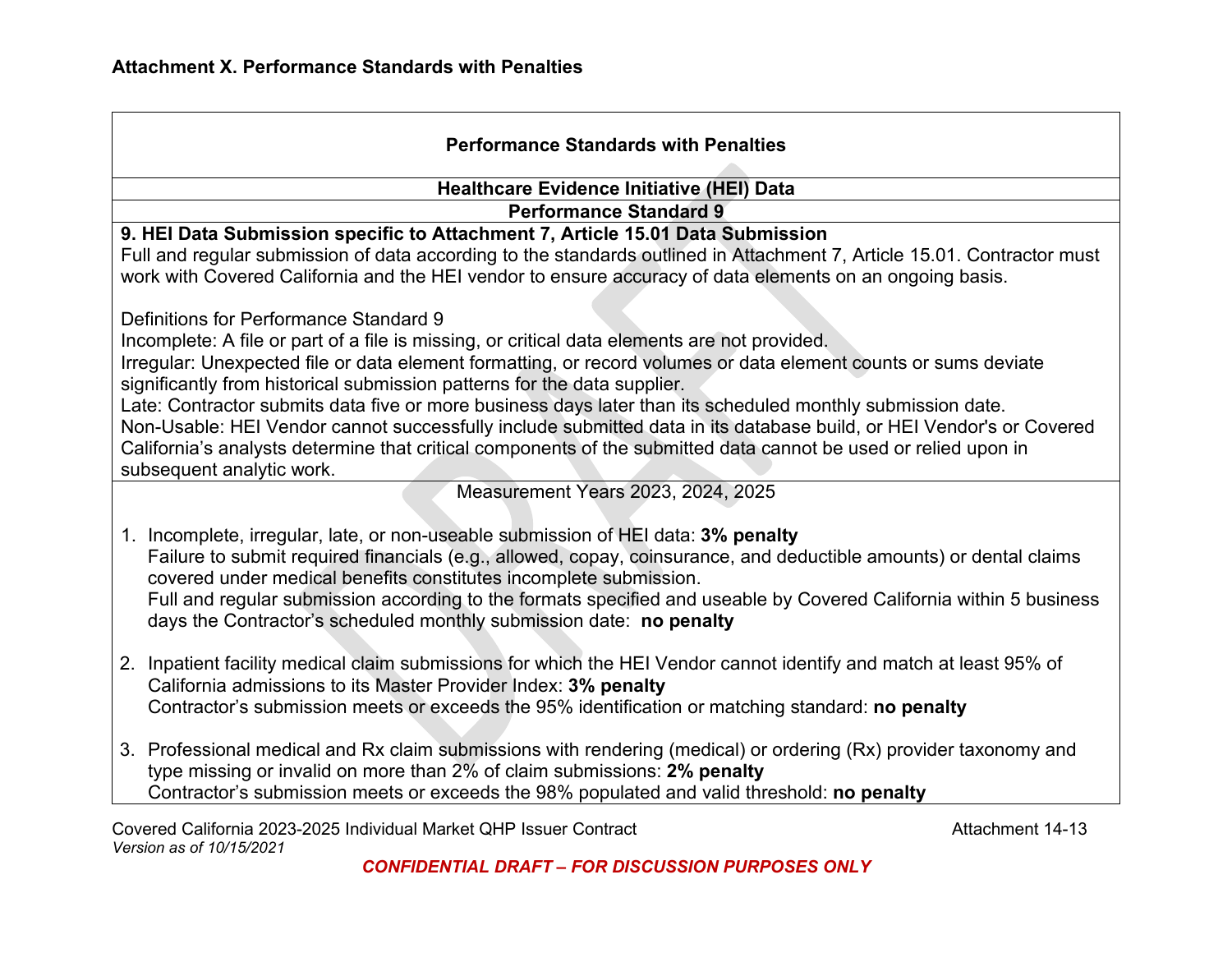- 4. Enrollment submissions with Primary Care Provider (PCP) National Provider Identifier (NPI) and Tax ID Number (TIN) missing or invalid on more than 1% of records: **2% penalty** Contractor's submission meets or exceeds the 99% populated and valid threshold: **no penalty**
- 5. Professional medical and Rx claim submissions with rendering (medical) or ordering (Rx) NPI and TIN missing or invalid on more than 1% of claims: **2% penalty** Contractor's submission meets or exceeds the 99% populated and valid threshold: **no penalty**
- 6. Medical and Rx claim submissions in which a file's allowed amount total varies by more than plus or minus 2% from the file's total sum of net plan payment, coinsurance, copayment, deductible, and third party amounts: **2% penalty** Contractor's submission meets or exceeds the 98% summary financial validation threshold: **no penalty**

7. Medical claim, Rx claim, or capitation record submissions unaccompanied by corresponding enrollment records more than 1% of the time: **2% penalty** Contractor's submission meets or exceeds the 99% matching enrollment threshold: **no penalty**

- 8. Enrollment, medical and Rx claim, and capitation record submissions for which the HEI Vendor cannot identify and match at least 99% of records to a known insurance product for the data supplier, i.e., HIOS ID and year combination (on- or off-Exchange) or issuer-specific product ID and year combination (off-Exchange): **2% penalty** Contractor's submission meets or exceeds the 99% identification and matching threshold: **no penalty**
- 9. Rx claim submissions in which a file's allowed amount total varies by more than plus or minus 2% from the file's total sum of ingredient cost and dispensing fee amounts: **1% penalty** Contractor's submission meets or exceeds the 98% summary financial validation threshold: **no penalty**

10.Rx claim submissions with Rx Payment Tier missing or invalid on more than 1% of claims or with not all expected values (i.e., 1 = Generic, 2 = Brand Formulary, 3 = Brand Non-Formulary, 4 = Specialty Drug, and 5 = ACA Preventive Medication) represented at appropriate and accurate proportions and consistent with Contractor's formulary: **1% penalty** Contractor's submission meets or exceeds the 99% populated and valid threshold and contains expected values at appropriate and accurate proportions: **no penalty**

Covered California 2023-2025 Individual Market QHP Issuer Contract Contract Contract Attachment 14-14 *Version as of 10/15/2021*